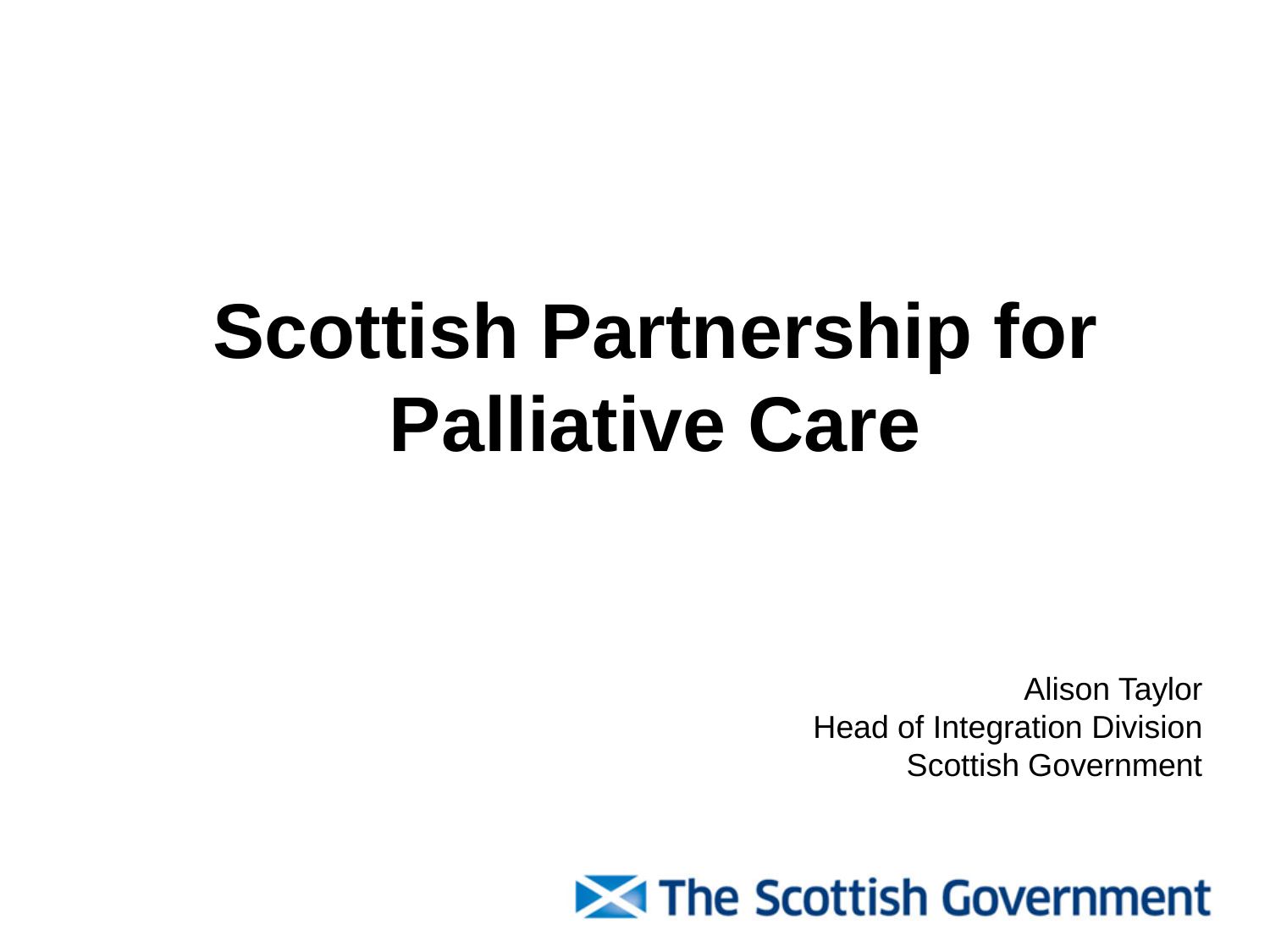## Pressures, goals, emergent solutions and opportunities . . .

"all models are wrong, but some are useful"

George Box University of Wisconsin

". . . effective services must be designed with and for people and communities – not delivered 'top down' for administrative convenience"

The Christie Commission Report

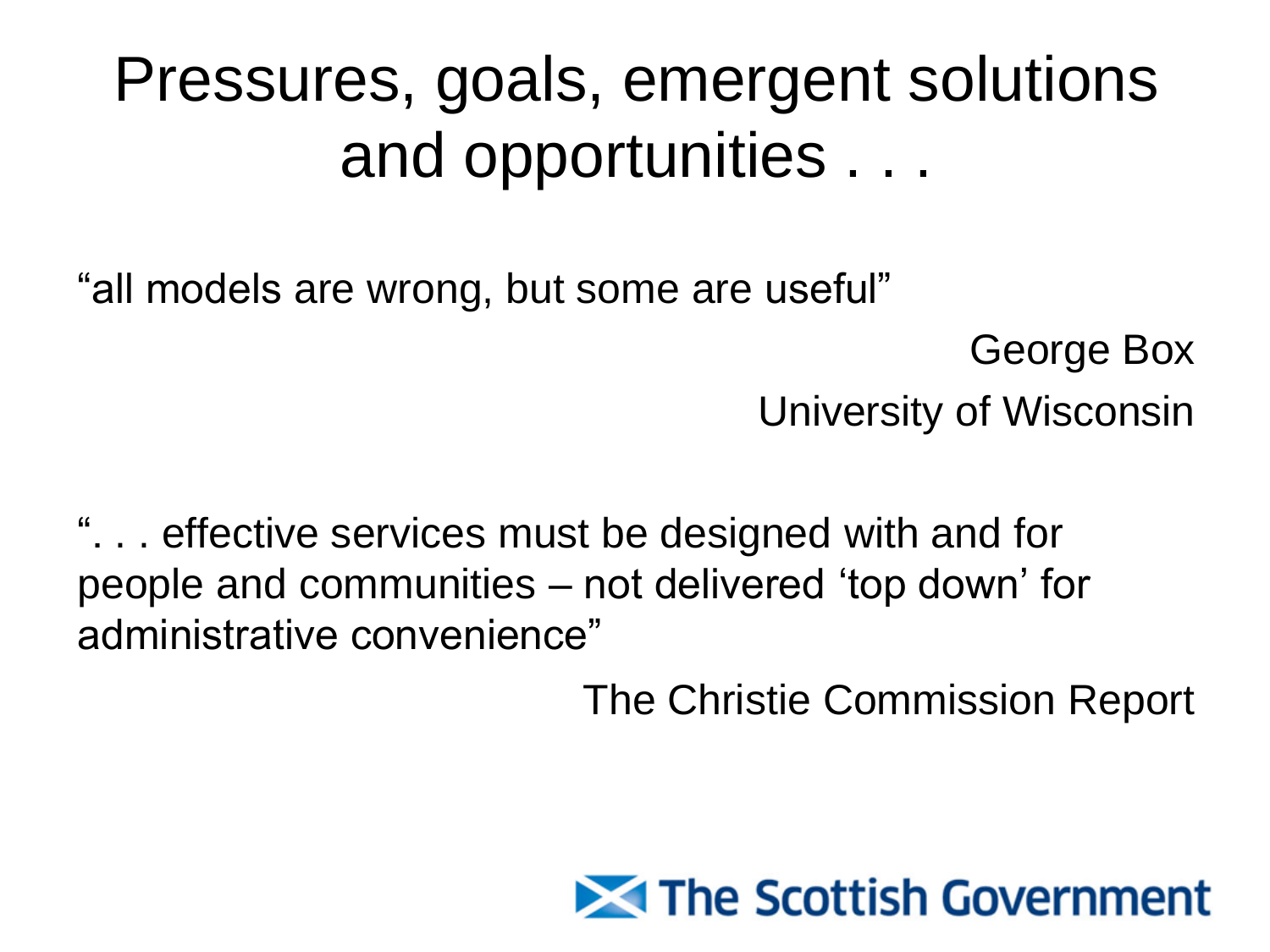### Hospital services included in integration

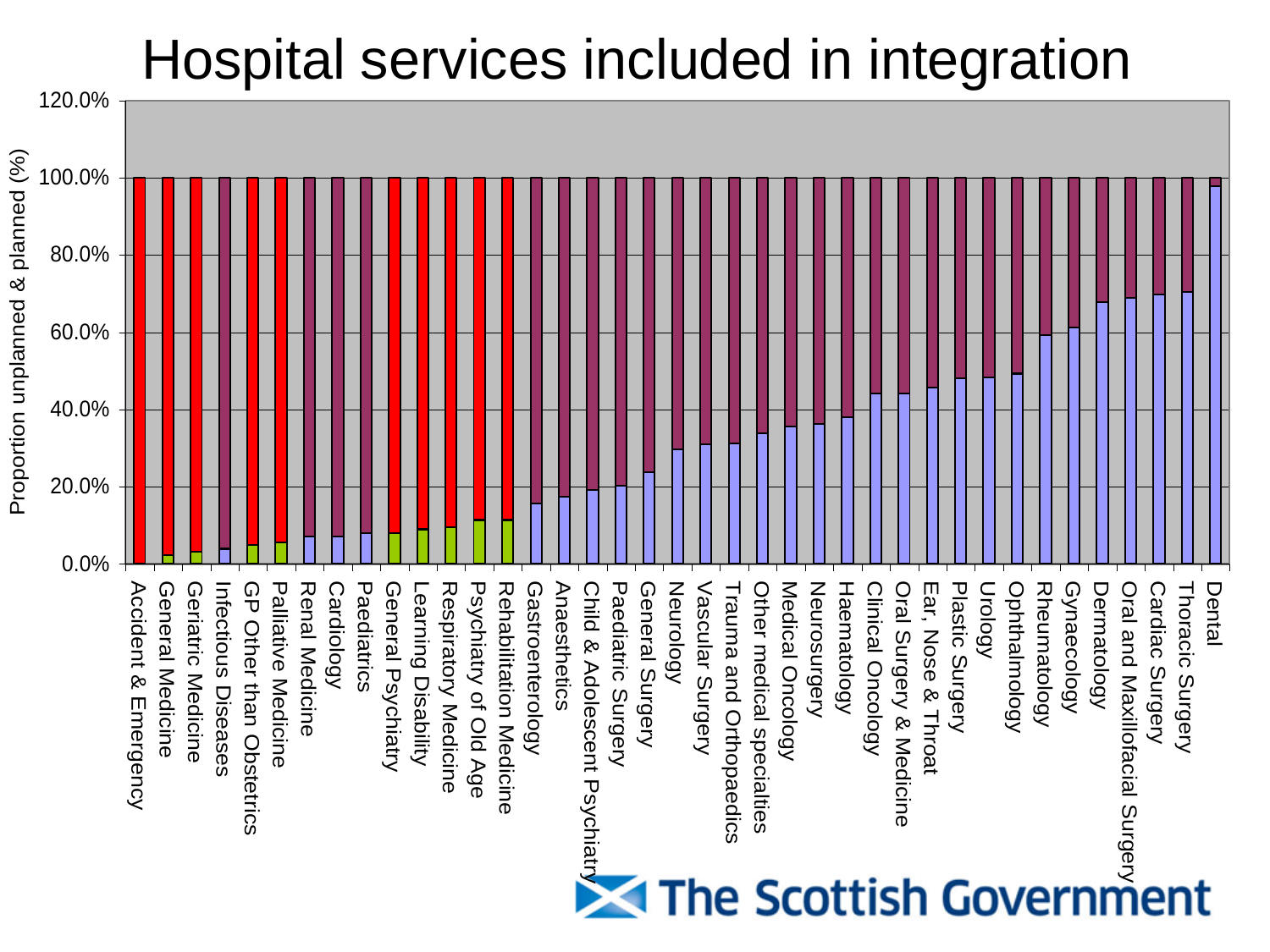### End of Life